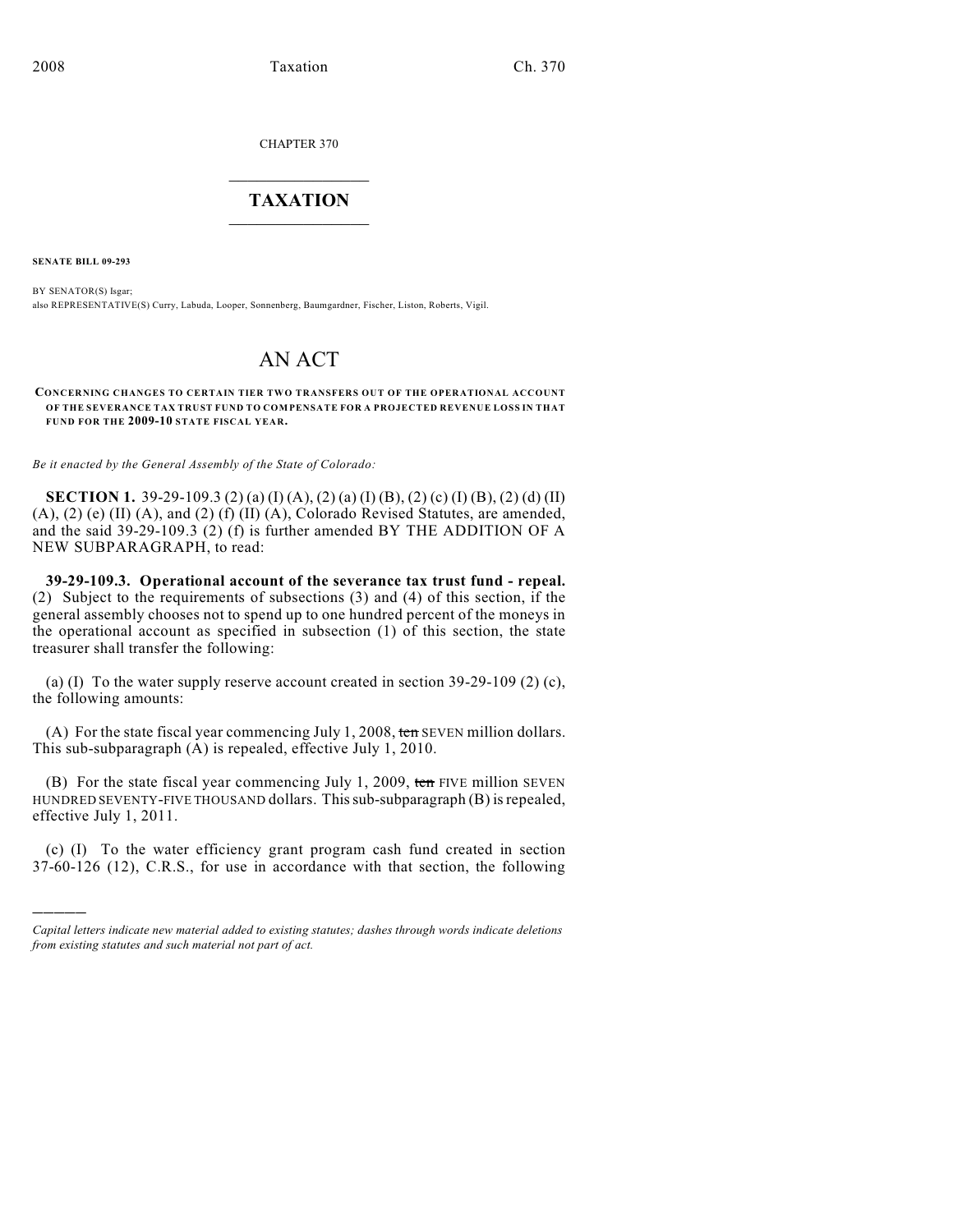amounts:

(B) If, on June 30, 2009, there is more than one hundred thousand dollars of unobligated revenue in the operational account above the reserve required by subsection (3) of this section, the state treasurer shall transfer such amounts over one hundred thousand dollars, up to a maximum of one million dollars, to the water efficiency grant program cash fund on July 1, 2009.

(d) To the capital account of the species conservation trust fund created in section 24-33-111 (2) (a), C.R.S., the following amounts:

 $(II)$  (A) For the state fiscal year commencing July 1, 2009, seven FOUR million dollars.

(e) To the operation and maintenance account of the species conservation trust fund created in section 24-33-111 (2) (a), C.R.S., the following amounts:

(II) (A) For the state fiscal year commencing July 1, 2009, two million FIVE HUNDRED THOUSAND dollars.

(f) For providing energy-related assistance to low-income households as specified in section 40-8.7-112, C.R.S.:

 $(II)$  (A) For the state fiscal year commencing July 1, 2009, thirteen THREE million TWO HUNDRED FIFTY THOUSAND dollars as follows: Twenty five percent ONE MILLION SIX HUNDRED TWENTY-FIVE THOUSAND DOLLARS to the department of human services low-income energy assistance fund created in section 40-8.7-112 (1), C.R.S. AND twenty-five percent ONE MILLION SIX HUNDRED TWENTY-FIVE THOUSAND DOLLARS to the energy outreach Colorado low-income energy assistance fund created in section 40-8.7-112 (2) (a), C.R.S. and fifty percent to the governor's energy office low-income energy assistance fund created in section 40-8.7-112 (3)  $(a), C.R.S.$ 

(V) (A) FOR THE STATE FISCAL YEAR COMMENCING JULY 1, 2012, THIRTEEN MILLION DOLLARS AS FOLLOWS: TWENTY-FIVE PERCENT TO THE DEPARTMENT OF HUMAN SERVICES LOW-INCOME ENERGY ASSISTANCE FUND CREATED IN SECTION 40-8.7-112 (1), C.R.S.; TWENTY-FIVE PERCENT TO THE ENERGY OUTREACH COLORADO LOW-INCOME ENERGY ASSISTANCE FUND CREATED IN SECTION 40-8.7-112 (2) (a), C.R.S.; AND FIFTY PERCENT TO THE GOVERNOR'S ENERGY OFFICE LOW-INCOME ENERGY ASSISTANCE FUND CREATED IN SECTION 40-8.7-112 (3) (a), C.R.S.

(B) THIS SUBPARAGRAPH (V) IS REPEALED, EFFECTIVE JULY 1, 2014.

**SECTION 2.** 23-31-313 (10) (c) (II), (10) (c) (IV), (10) (c) (V), and (10) (c) (VI), Colorado Revised Statutes, as enacted by House Bill 09-1199, are amended to read:

**23-31-313. Healthy forests - vibrant communities - funds created.** (10) **Healthy forests and vibrant communities fund.** (c) Of the moneys transferred to the fund pursuant to section 39-29-109.3 (2) (n), C.R.S.: